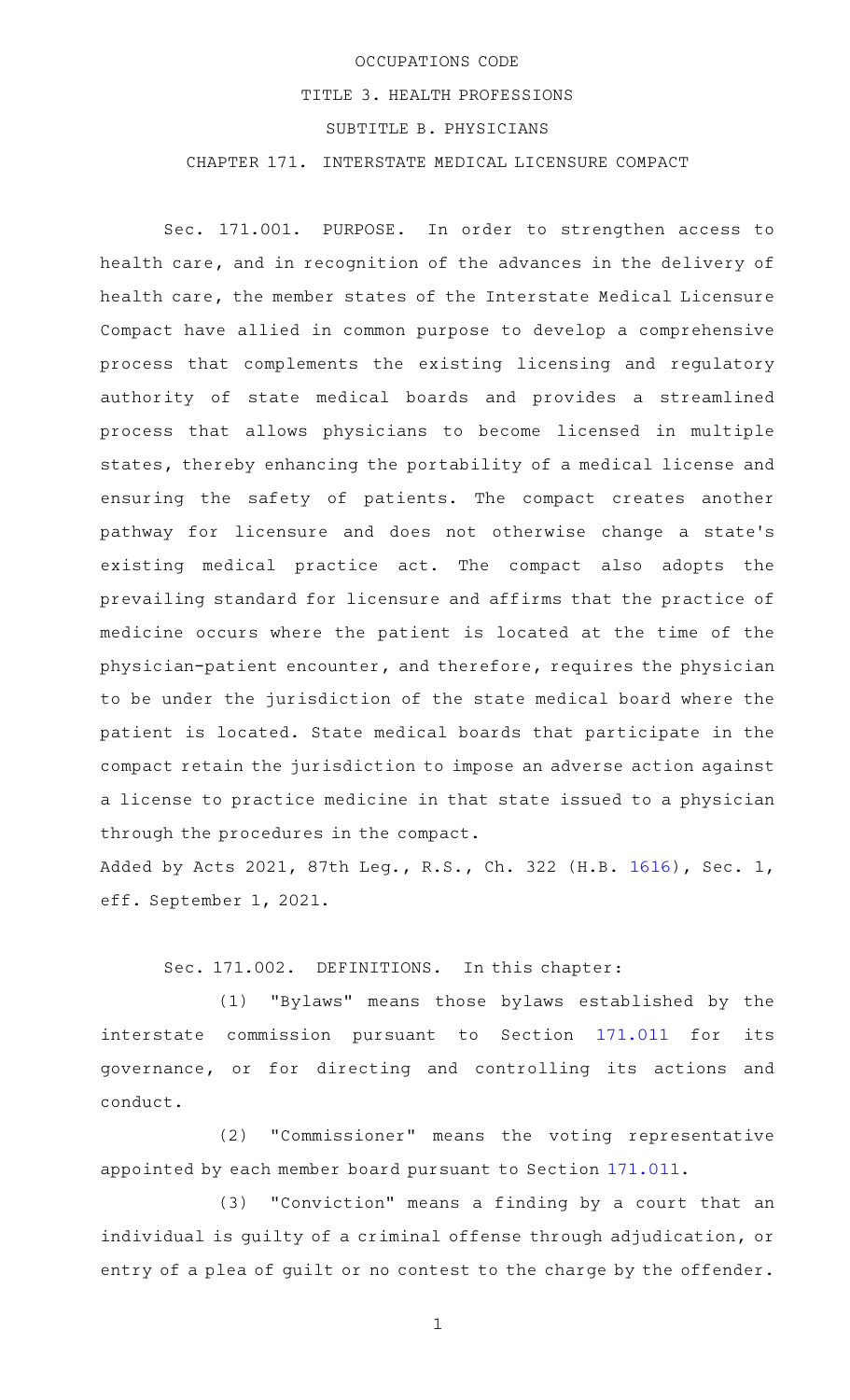Evidence of an entry of a conviction of a criminal offense by the court shall be considered final for purposes of disciplinary action by a member board.

(4) "Expedited license" means a full and unrestricted medical license granted by a member state to an eligible physician through the process set forth in the compact.

(5) "Interstate commission" means the interstate commission created pursuant to Section [171.011.](http://www.statutes.legis.state.tx.us/GetStatute.aspx?Code=OC&Value=171.011)

(6) "License" means authorization by a state for a physician to engage in the practice of medicine, which would be unlawful without the authorization.

(7) "Medical practice act" means laws and regulations governing the practice of allopathic and osteopathic medicine within a member state.

(8) "Member board" means a state agency in a member state that acts in the sovereign interests of the state by protecting the public through licensure, regulation, and education of physicians as directed by the state government.

(9) "Member state" means a state that has enacted the compact.

(10) "Offense" means a felony, gross misdemeanor, or crime of moral turpitude.

(11) "Physician" means any person who:

(A) is a graduate of a medical school accredited by the Liaison Committee on Medical Education, the Commission on Osteopathic College Accreditation, or a medical school listed in the International Medical Education Directory or its equivalent;

(B) passed each component of the United States Medical Licensing Examination (USMLE) or the Comprehensive Osteopathic Medical Licensing Examination (COMLEX-USA) within three attempts, or any of its predecessor examinations accepted by a state medical board as an equivalent examination for licensure purposes;

(C) successfully completed graduate medical education approved by the Accreditation Council for Graduate Medical Education or the American Osteopathic Association;

(D) holds specialty certification or a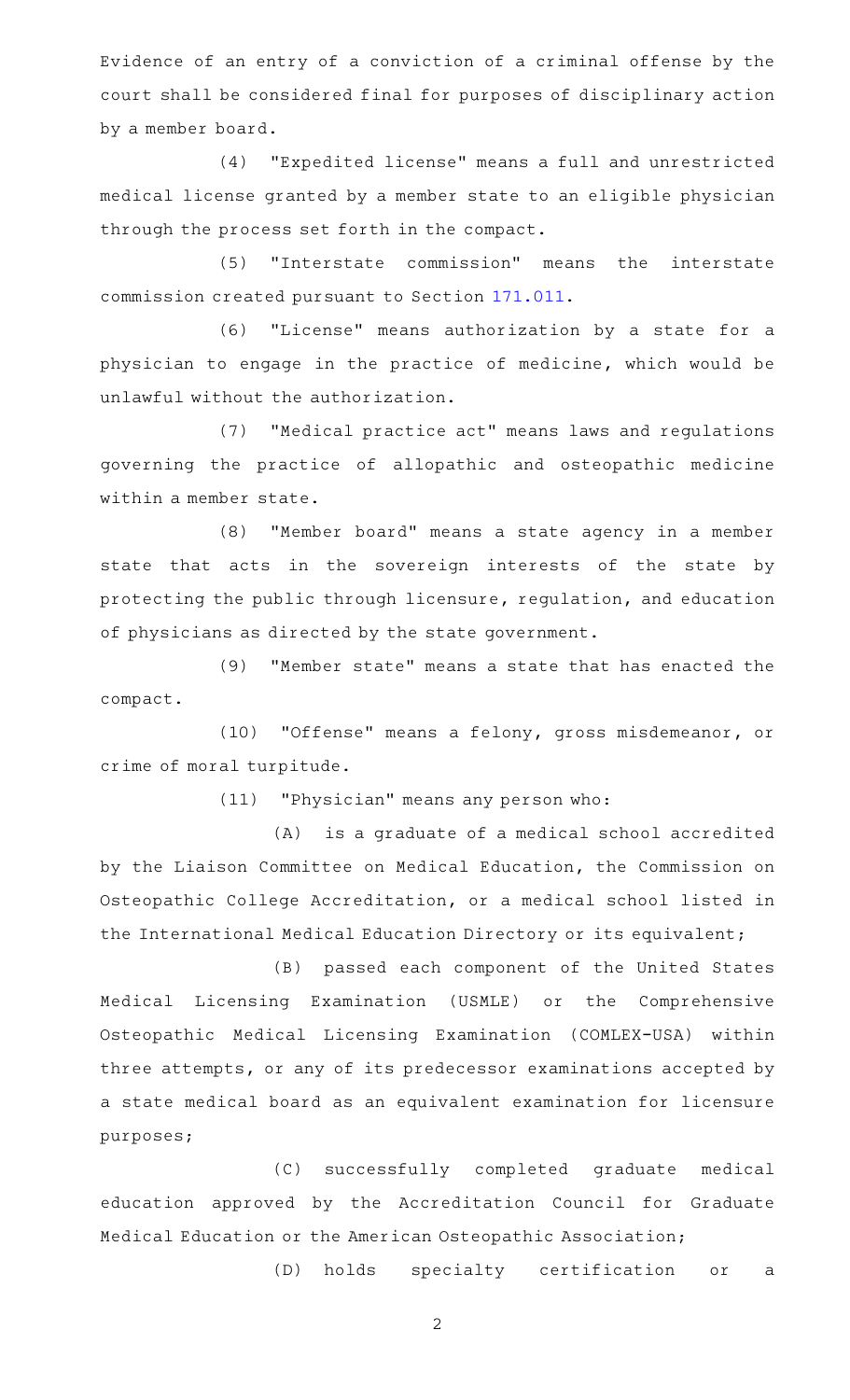time-unlimited specialty certificate recognized by the American Board of Medical Specialties or the American Osteopathic Association 's Bureau of Osteopathic Specialists;

(E) possesses a full and unrestricted license to engage in the practice of medicine issued by a member board;

(F) has never been convicted or received adjudication, deferred adjudication, community supervision, or deferred disposition for any offense by a court of appropriate jurisdiction;

(G) has never held a license authorizing the practice of medicine subjected to discipline by a licensing agency in any state, federal, or foreign jurisdiction, excluding any action related to nonpayment of fees related to a license;

(H) has never had a controlled substance license or permit suspended or revoked by a state or the United States Drug Enforcement Administration; and

(I) is not under active investigation by a licensing agency or law enforcement authority in any state, federal, or foreign jurisdiction.

(12) "Practice of medicine" means the clinical prevention, diagnosis, or treatment of human disease, injury, or condition requiring a physician to obtain and maintain a license in compliance with the medical practice act of a member state.

(13) "Rule" means a written statement by the interstate commission promulgated pursuant to Section [171.012](http://www.statutes.legis.state.tx.us/GetStatute.aspx?Code=OC&Value=171.012) that is of general applicability, implements, interprets, or prescribes a policy or provision of the compact, or an organizational, procedural, or practice requirement of the interstate commission, and has the force and effect of statutory law in a member state, and includes the amendment, repeal, or suspension of an existing rule.

(14) "State" means any state, commonwealth, district, or territory of the United States.

(15) "State of principal license" means a member state where a physician holds a license to practice medicine and that has been designated as such by the physician for purposes of registration and participation in the compact.

Added by Acts 2021, 87th Leg., R.S., Ch. 322 (H.B. [1616](http://www.legis.state.tx.us/tlodocs/87R/billtext/html/HB01616F.HTM)), Sec. 1,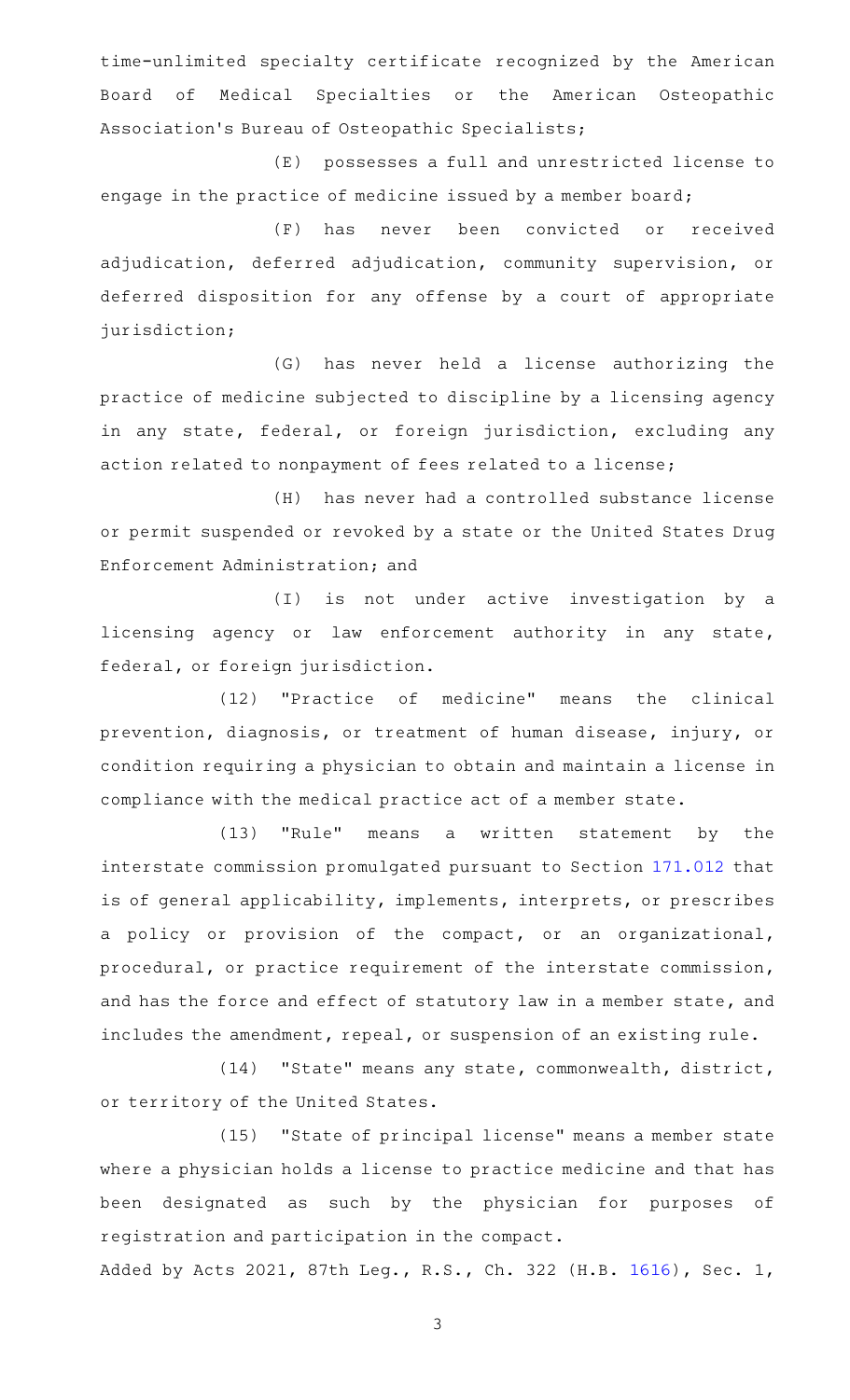eff. September 1, 2021.

Sec. 171.003. ELIGIBILITY. (a) A physician must meet the eligibility requirements as defined in Section [171.002\(](http://www.statutes.legis.state.tx.us/GetStatute.aspx?Code=OC&Value=171.002)11) to receive an expedited license under the terms and provisions of the compact.

(b) A physician who does not meet the requirements of Section [171.002](http://www.statutes.legis.state.tx.us/GetStatute.aspx?Code=OC&Value=171.002)(11) may obtain a license to practice medicine in a member state if the individual complies with all laws and requirements, other than the compact, relating to the issuance of a license to practice medicine in that state. Added by Acts 2021, 87th Leg., R.S., Ch. 322 (H.B. [1616](http://www.legis.state.tx.us/tlodocs/87R/billtext/html/HB01616F.HTM)), Sec. 1,

eff. September 1, 2021.

Sec. 171.004. DESIGNATION OF STATE OF PRINCIPAL LICENSE. (a) A physician shall designate a member state as the state of principal license for purposes of registration for expedited licensure through the compact if the physician possesses a full and unrestricted license to practice medicine in that state, and the state is:

(1) the state of primary residence for the physician;

 $(2)$  the state where at least 25 percent of the practice of medicine occurs;

(3) the location of the physician's employer; or

(4) if no state qualifies under Subdivision  $(1)$ ,  $(2)$ , or (3), the state designated as state of residence for purpose of federal income tax.

(b) A physician may redesignate a member state as state of principal license at any time, as long as the state meets the requirements in Subsection (a).

(c) The interstate commission is authorized to develop rules to facilitate redesignation of another member state as the state of principal license.

Added by Acts 2021, 87th Leg., R.S., Ch. 322 (H.B. [1616](http://www.legis.state.tx.us/tlodocs/87R/billtext/html/HB01616F.HTM)), Sec. 1, eff. September 1, 2021.

Sec. 171.005. APPLICATION AND ISSUANCE OF EXPEDITED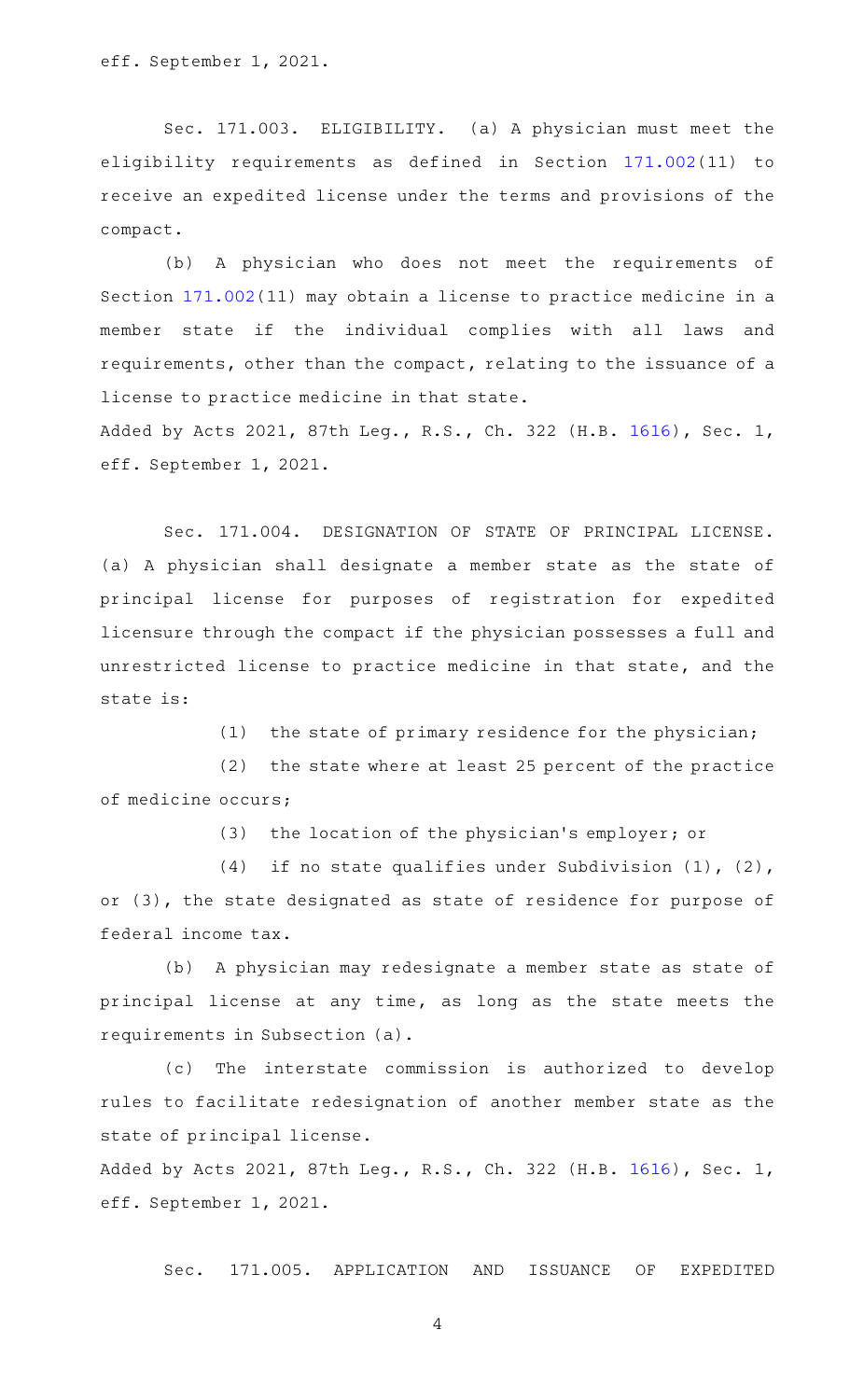LICENSURE. (a) A physician seeking licensure through the compact shall file an application for an expedited license with the member board of the state selected by the physician as the state of principal license.

 $(b)$  Upon receipt of an application for an expedited license, the member board within the state selected as the state of principal license shall evaluate whether the physician is eligible for expedited licensure and issue a letter of qualification, verifying or denying the physician's eligibility, to the interstate commission.

(1) Static qualifications, which include verification of medical education, graduate medical education, results of any medical or licensing examination, and other qualifications as determined by the interstate commission through rule, shall not be subject to additional primary source verification where already primary source verified by the state of principal license.

(2) The member board within the state selected as the state of principal license shall, in the course of verifying eligibility, perform a criminal background check of an applicant, including the use of the results of fingerprint or other biometric data checks compliant with the requirements of the Federal Bureau of Investigation, with the exception of federal employees who have suitability determination in accordance with 5 C.F.R. Section 731.202.

(3) Appeal on the determination of eligibility shall be made to the member state where the application was filed and shall be subject to the law of that state.

(c) Upon verification in Subsection (b), physicians eligible for an expedited license shall complete the registration process established by the interstate commission to receive a license in a member state selected pursuant to Subsection (a), including the payment of any applicable fees.

(d) After receiving verification of eligibility under Subsection (b) and any fees under Subsection (c), a member board shall issue an expedited license to the physician. This license shall authorize the physician to practice medicine in the issuing state consistent with the medical practice act and all applicable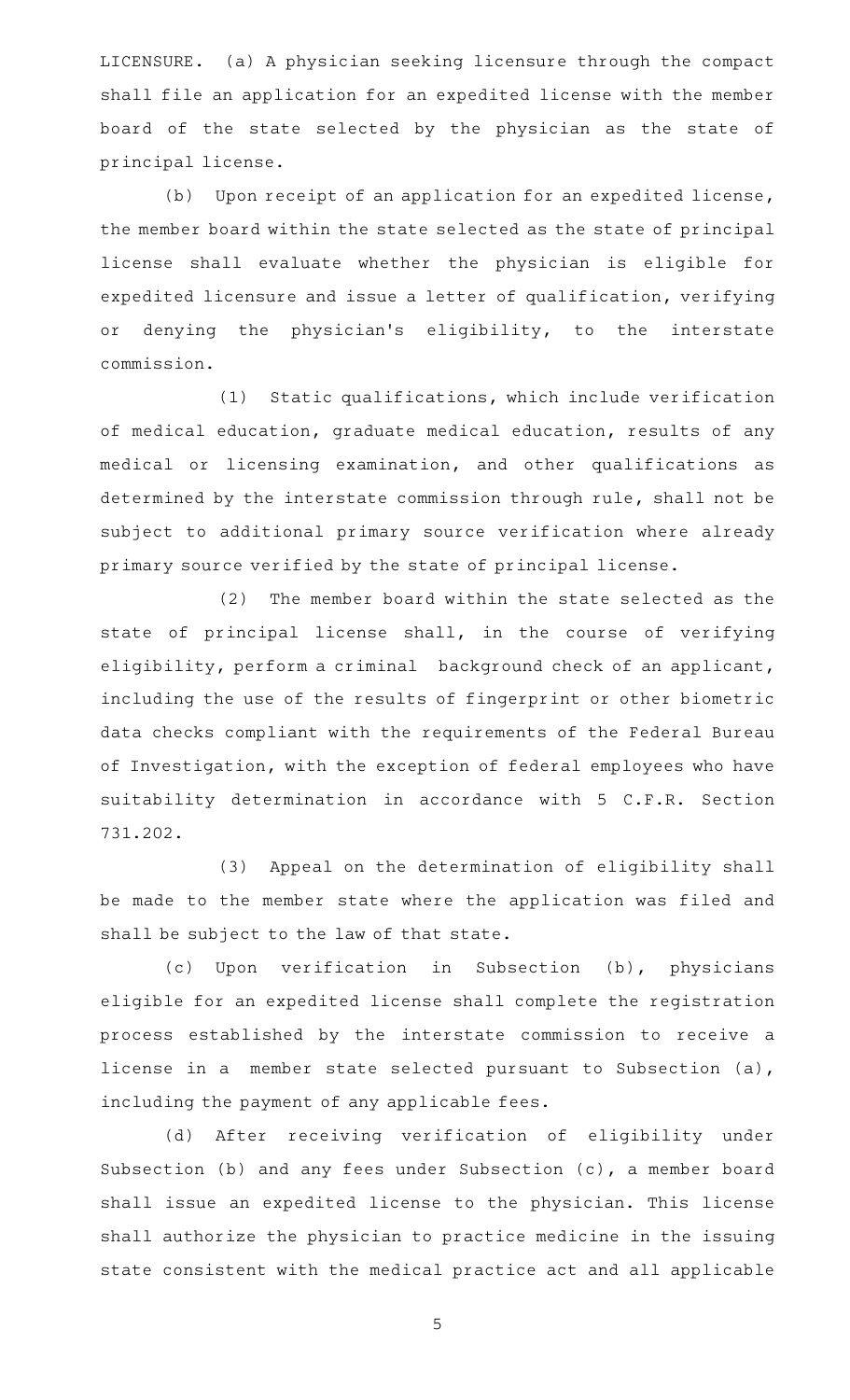laws and regulations of the issuing member board and member state.

(e) An expedited license shall be valid for a period consistent with the licensure period in the member state and in the same manner as required for other physicians holding a full and unrestricted license within the member state.

(f) An expedited license obtained through the compact shall be terminated if a physician fails to maintain a license in the state of principal licensure for a nondisciplinary reason, without redesignation of a new state of principal licensure.

(g) The interstate commission is authorized to develop rules regarding the application process, including payment of any applicable fees, and the issuance of an expedited license. Added by Acts 2021, 87th Leg., R.S., Ch. 322 (H.B. [1616](http://www.legis.state.tx.us/tlodocs/87R/billtext/html/HB01616F.HTM)), Sec. 1, eff. September 1, 2021.

Sec. 171.006. FEES FOR EXPEDITED LICENSURE. (a) A member state issuing an expedited license authorizing the practice of medicine in that state may impose a fee for a license issued or renewed through the compact.

(b) The interstate commission is authorized to develop rules regarding fees for expedited licenses. Added by Acts 2021, 87th Leg., R.S., Ch. 322 (H.B. [1616](http://www.legis.state.tx.us/tlodocs/87R/billtext/html/HB01616F.HTM)), Sec. 1, eff. September 1, 2021.

Sec. 171.007. RENEWAL AND CONTINUED PARTICIPATION. (a) A physician seeking to renew an expedited license granted in a member state shall complete a renewal process with the interstate commission if the physician:

(1) maintains a full and unrestricted license in a state of principal license;

(2) has not been convicted or received adjudication, deferred adjudication, community supervision, or deferred disposition for any offense by a court of appropriate jurisdiction;

(3) has not had a license authorizing the practice of medicine subject to discipline by a licensing agency in any state, federal, or foreign jurisdiction, excluding any action related to nonpayment of fees related to a license; and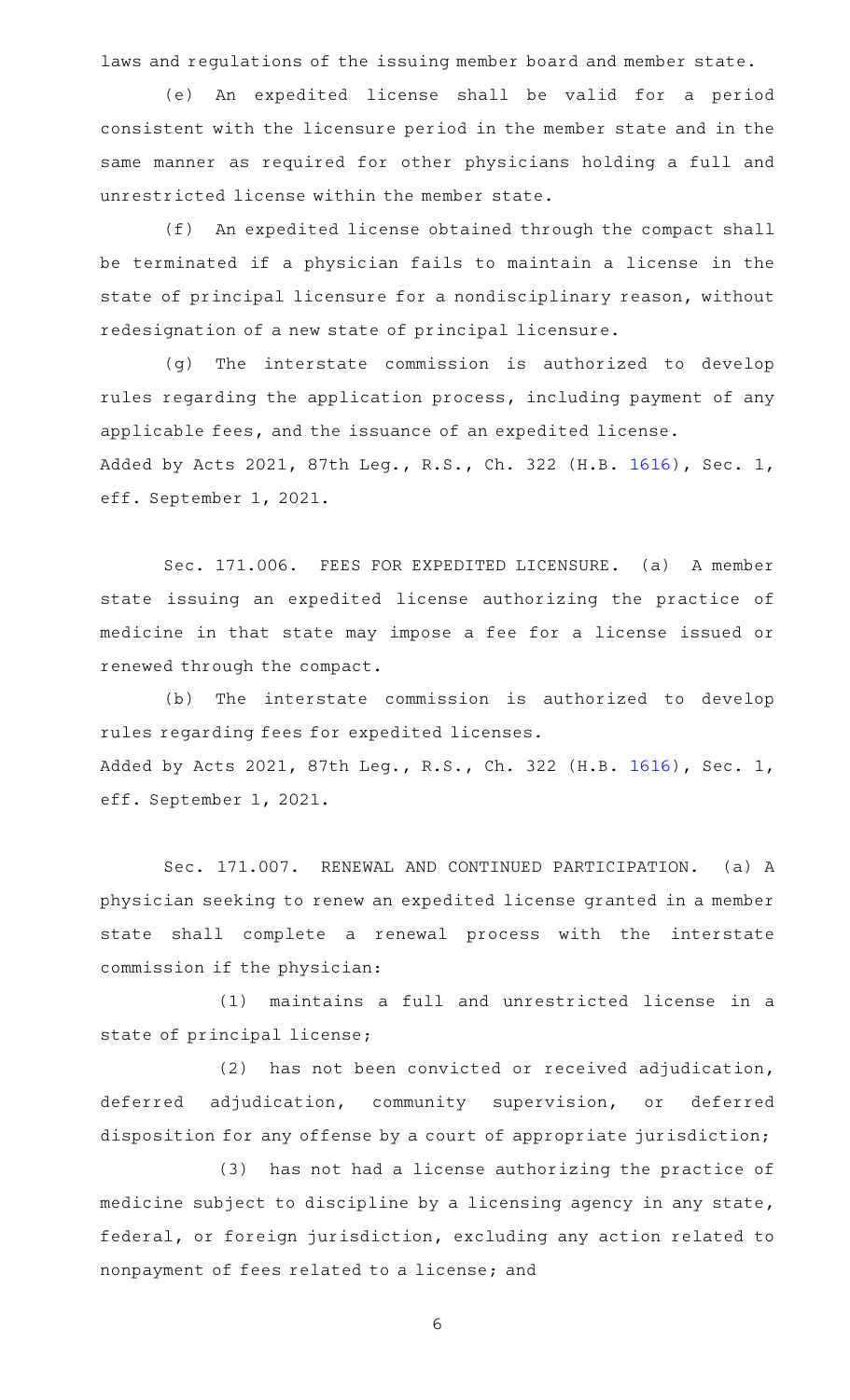(4) has not had a controlled substance license or permit suspended or revoked by a state or the United States Drug Enforcement Administration.

(b) Physicians shall comply with all continuing professional development or continuing medical education requirements for renewal of a license issued by a member state.

(c) The interstate commission shall collect any renewal fees charged for the renewal of a license and distribute the fees to the applicable member board.

(d) Upon receipt of any renewal fees collected in Subsection (c), a member board shall renew the physician 's license.

(e) Physician information collected by the interstate commission during the renewal process will be distributed to all member boards.

 $(f)$  The interstate commission is authorized to develop rules to address renewal of licenses obtained through the compact. Added by Acts 2021, 87th Leg., R.S., Ch. 322 (H.B. [1616](http://www.legis.state.tx.us/tlodocs/87R/billtext/html/HB01616F.HTM)), Sec. 1, eff. September 1, 2021.

Sec. 171.008. COORDINATED INFORMATION SYSTEM. (a) The interstate commission shall establish a database of all physicians licensed, or who have applied for licensure, under Section [171.005.](http://www.statutes.legis.state.tx.us/GetStatute.aspx?Code=OC&Value=171.005)

(b) Notwithstanding any other provision of law, member boards shall report to the interstate commission any public action or complaints against a licensed physician who has applied for or received an expedited license through the compact.

(c) Member boards shall report disciplinary or investigatory information determined as necessary and proper by rule of the interstate commission.

(d) Member boards may report any nonpublic complaint, disciplinary, or investigatory information not required by Subsection (c) to the interstate commission.

(e) Member boards shall share complaint or disciplinary information about a physician upon request of another member board.

(f) All information provided to the interstate commission or distributed by member boards shall be confidential, filed under seal, and used only for investigatory or disciplinary matters.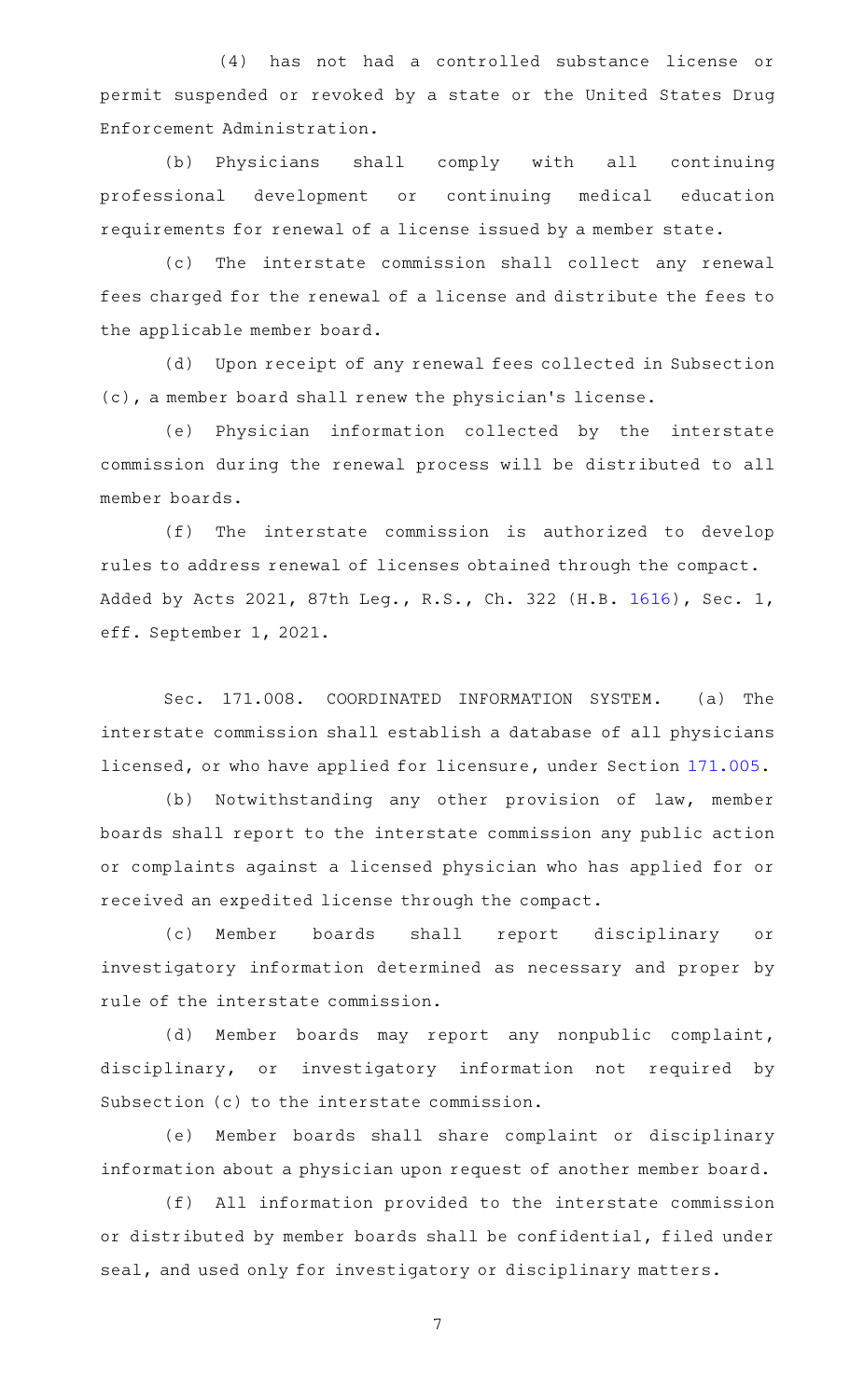(g) The interstate commission is authorized to develop rules for mandated or discretionary sharing of information by member boards.

Added by Acts 2021, 87th Leg., R.S., Ch. 322 (H.B. [1616](http://www.legis.state.tx.us/tlodocs/87R/billtext/html/HB01616F.HTM)), Sec. 1, eff. September 1, 2021.

Sec. 171.009. JOINT INVESTIGATIONS. (a) Licensure and disciplinary records of physicians are considered investigative.

(b) In addition to the authority granted to a member board by its respective medical practice act or other applicable state law, a member board may participate with other member boards in joint investigations of physicians licensed by the member boards.

(c) A subpoena issued by a member state shall be enforceable in other member states.

(d) Member boards may share any investigative, litigation, or compliance materials in furtherance of any joint or individual investigation initiated under the compact.

(e) Any member state may investigate actual or alleged violations of the statutes authorizing the practice of medicine in any other member state in which a physician holds a license to practice medicine.

Added by Acts 2021, 87th Leg., R.S., Ch. 322 (H.B. [1616](http://www.legis.state.tx.us/tlodocs/87R/billtext/html/HB01616F.HTM)), Sec. 1, eff. September 1, 2021.

Sec. 171.010. DISCIPLINARY ACTIONS. (a) Any disciplinary action taken by any member board against a physician licensed through the compact shall be considered unprofessional conduct which may be subject to discipline by other member boards, in addition to any violation of the medical practice act or regulations in that state.

(b) If a license granted to a physician by the member board in the state of principal license is revoked, surrendered or relinquished in lieu of discipline, or suspended, then all licenses issued to the physician by member boards shall automatically be placed, without further action necessary by any member board, on the same status. If the member board in the state of principal license subsequently reinstates the physician 's license, a license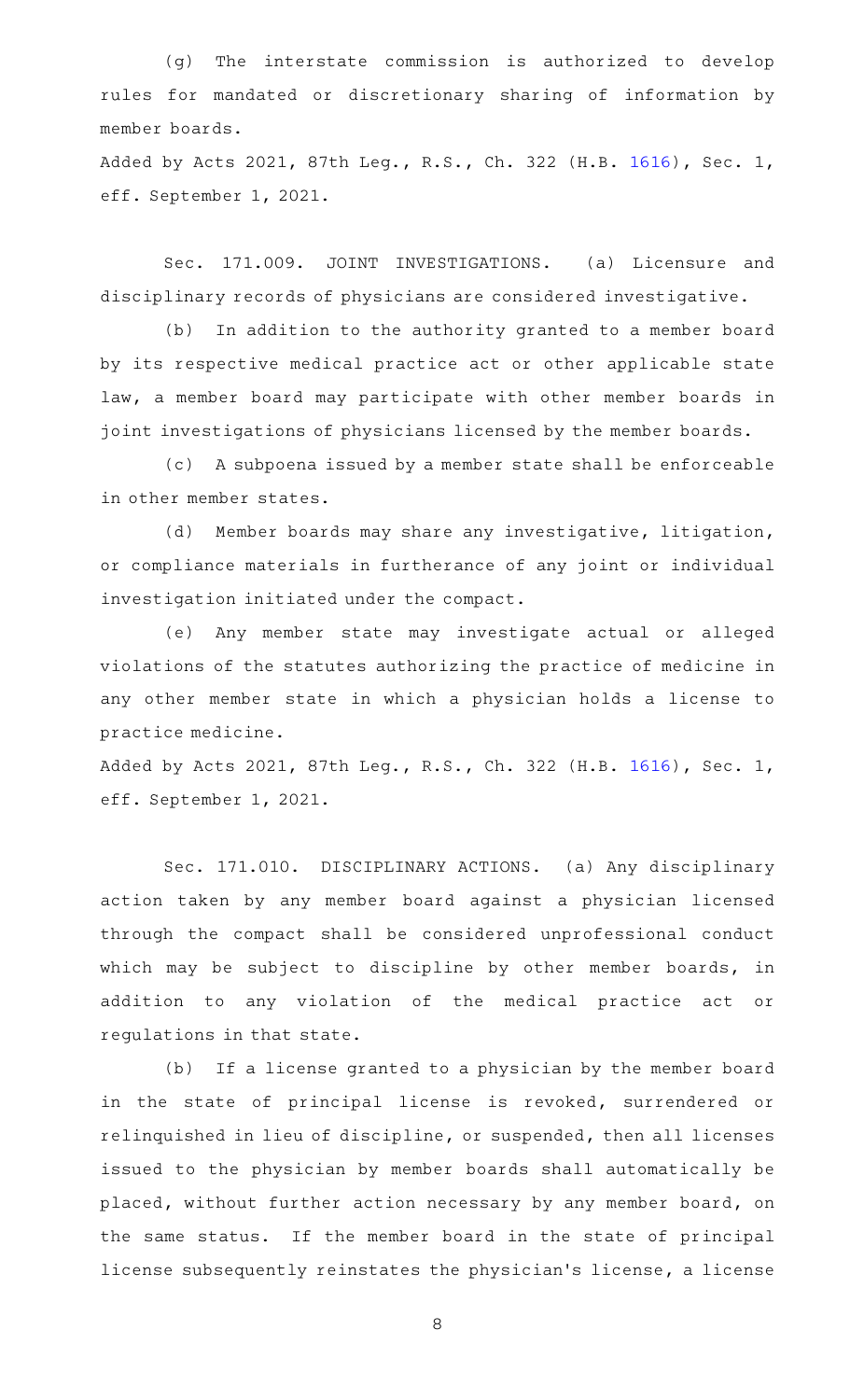issued to the physician by any other member board shall remain encumbered until that respective member board takes action to reinstate the license in a manner consistent with the medical practice act of that state.

(c) If disciplinary action is taken against a physician by a member board not in the state of principal license, any other member board may consider the action conclusive as to matter of law and fact decided, and:

(1) impose the same or lesser sanction against the physician so long as such sanction is consistent with the medical practice act of that state; or

(2) pursue separate disciplinary action against the physician under its respective medical practice act, regardless of the action taken in other member states.

(d) If a license granted to a physician by a member board is revoked, surrendered or relinquished in lieu of discipline, or suspended, then any license issued to the physician by any other member board shall be suspended, automatically and immediately without further action necessary by the other member board, for 90 days upon entry of the order by the disciplining board, to permit the member board to investigate the basis for the action under the medical practice act of that state. A member board may terminate the automatic suspension of the license it issued before the completion of the 90-day suspension period in a manner consistent with the medical practice act of that state. Added by Acts 2021, 87th Leg., R.S., Ch. 322 (H.B. [1616](http://www.legis.state.tx.us/tlodocs/87R/billtext/html/HB01616F.HTM)), Sec. 1,

eff. September 1, 2021.

Sec. 171.011. INTERSTATE MEDICAL LICENSURE COMPACT COMMISSION. (a) The member states hereby create the Interstate Medical Licensure Compact Commission.

(b) The purpose of the interstate commission is the administration of the Interstate Medical Licensure Compact, which is a discretionary state function.

(c) The interstate commission shall be a body corporate and joint agency of the member states and shall have all the responsibilities, powers, and duties set forth in the compact, and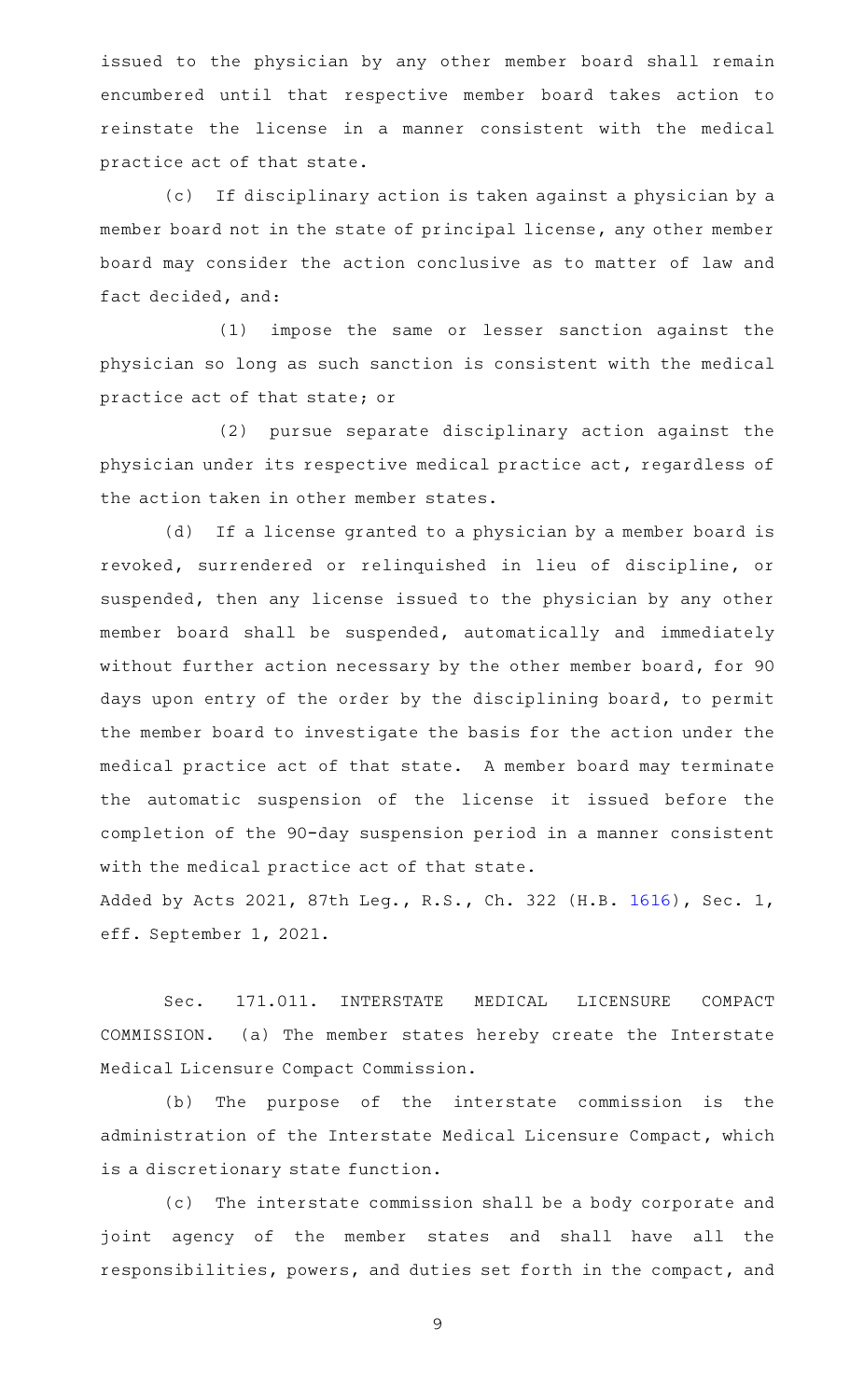such additional powers as may be conferred upon it by a subsequent concurrent action of the respective legislatures of the member states in accordance with the terms of the compact.

(d) The interstate commission shall consist of two voting representatives appointed by each member state who shall serve as commissioners. In states where allopathic and osteopathic physicians are regulated by separate member boards, or if the licensing and disciplinary authority is split between separate member boards, or if the licensing and disciplinary authority is split between multiple member boards within a member state, the member state shall appoint one representative from each member board. A commissioner shall be:

(1) an allopathic or osteopathic physician appointed to a member board;

(2) an executive director, executive secretary, or similar executive of a member board; or

(3) a member of the public appointed to a member board. (e) The interstate commission shall meet at least once each calendar year. A portion of this meeting shall be a business meeting to address such matters as may properly come before the commission, including the election of officers. The chairperson may call additional meetings and shall call for a meeting upon the request of a majority of the member states.

(f) The bylaws may provide for meetings of the interstate commission to be conducted by telecommunication or electronic communication.

(g) Each commissioner participating at a meeting of the interstate commission is entitled to one vote. A majority of commissioners shall constitute a quorum for the transaction of business, unless a larger quorum is required by the bylaws of the interstate commission. A commissioner shall not delegate a vote to another commissioner. In the absence of its commissioner, a member state may delegate voting authority for a specified meeting to another person from that state who shall meet the requirements of Subsection (d).

(h) The interstate commission shall provide public notice of all meetings and all meetings shall be open to the public. The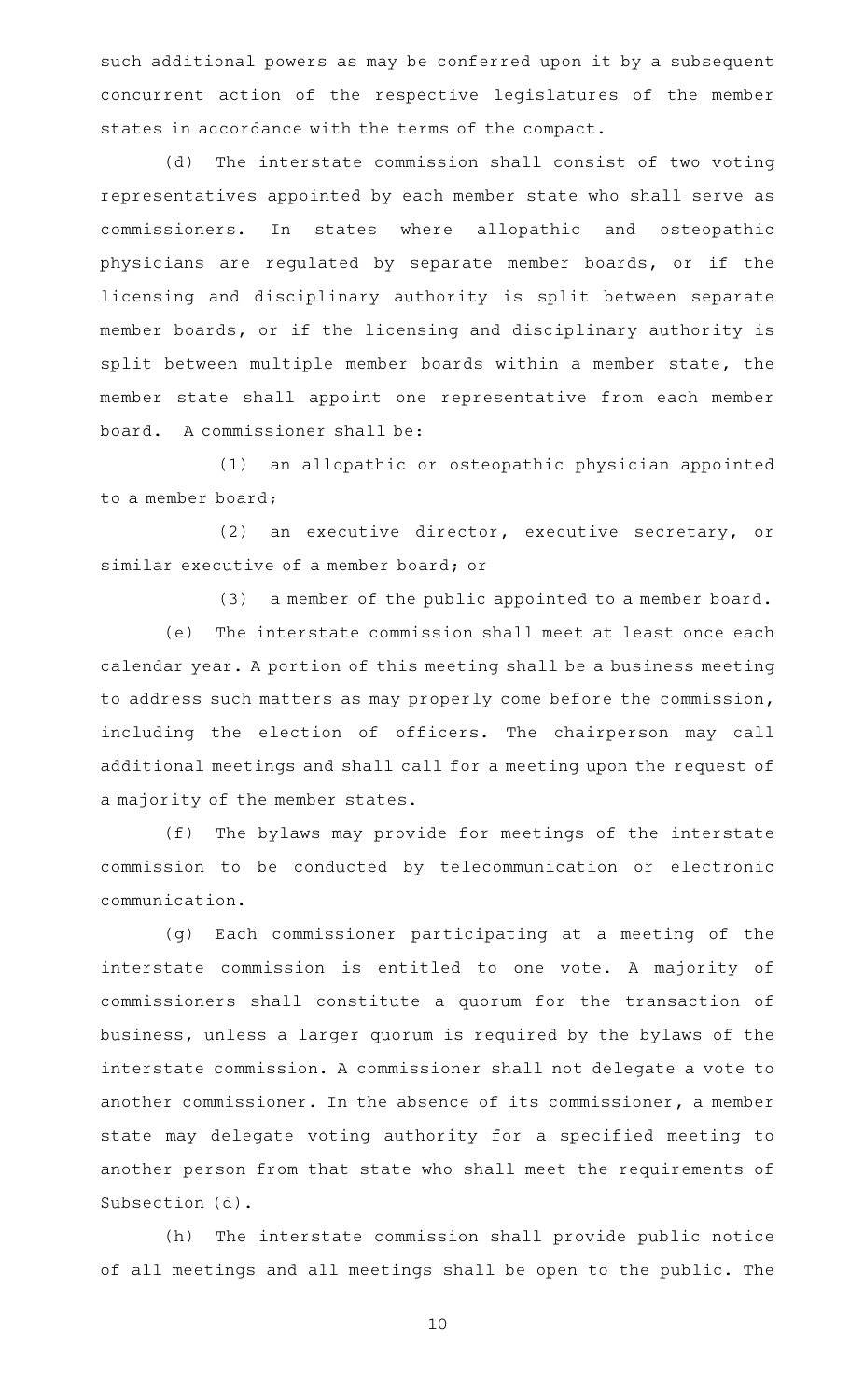interstate commission may close a meeting, in full or in portion, where it determines by a two-thirds vote of the commissioners present that an open meeting would be likely to:

(1) relate solely to the internal personnel practices and procedures of the interstate commission;

(2) discuss matters specifically exempted from disclosure by federal statute;

(3) discuss trade secrets or commercial or financial information that is privileged or confidential;

(4) involve accusing a person of a crime, or formally censuring a person;

(5) discuss information of a personal nature where disclosure would constitute a clearly unwarranted invasion of personal privacy;

(6) discuss investigative records compiled for law enforcement purposes; or

(7) specifically relate to the participation in a civil action or other legal proceeding.

(i) The interstate commission shall keep minutes that shall fully describe all matters discussed in a meeting and shall provide a full and accurate summary of actions taken, including record of any roll call votes.

(j) The interstate commission shall make its information and official records, to the extent not otherwise designated in the compact or by its rules, available to the public for inspection.

 $(k)$  The interstate commission shall establish an executive committee, which shall include officers, members, and others as determined by the bylaws. The executive committee shall have the power to act on behalf of the interstate commission, with the exception of rulemaking, during periods when the interstate commission is not in session. When acting on behalf of the interstate commission, the executive committee shall oversee the administration of the compact, including enforcement and compliance with the provisions of the compact, its bylaws and rules, and other such duties as necessary.

(1) The interstate commission may establish other committees for governance and administration of the compact.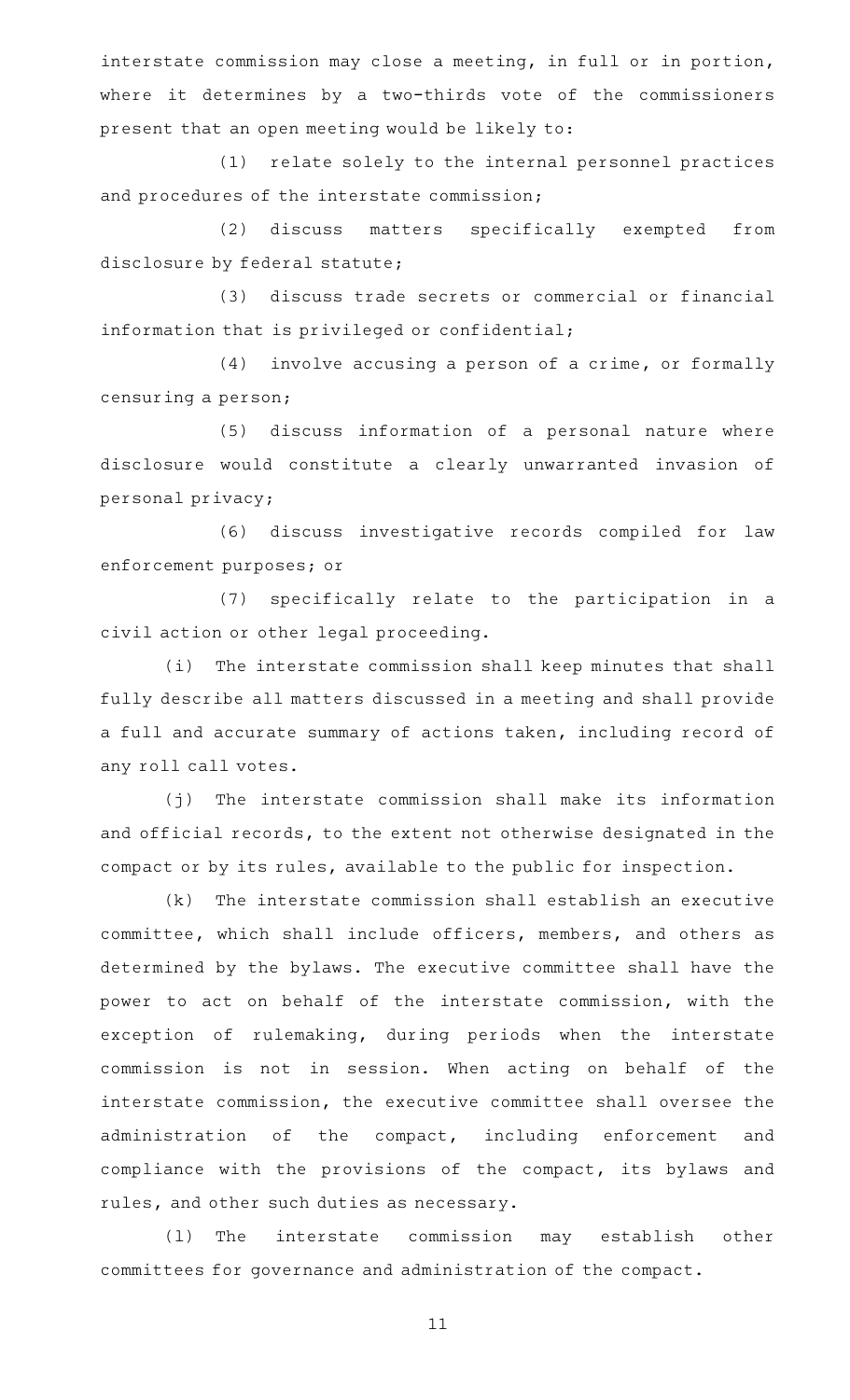Added by Acts 2021, 87th Leg., R.S., Ch. 322 (H.B. [1616](http://www.legis.state.tx.us/tlodocs/87R/billtext/html/HB01616F.HTM)), Sec. 1, eff. September 1, 2021.

Sec. 171.012. POWERS AND DUTIES OF INTERSTATE COMMISSION. The interstate commission shall have the duty and power to:

 $(1)$  oversee and maintain the administration of the compact;

(2) promulgate rules that shall be binding to the extent and in the manner provided for in the compact;

(3) issue, upon the request of a member state or member board, advisory opinions concerning the meaning or interpretation of the compact, its bylaws, rules, and actions;

(4) enforce compliance with compact provisions, the rules promulgated by the interstate commission, and the bylaws, using all necessary and proper means, including, but not limited to, the use of judicial process;

(5) establish and appoint committees, including, but not limited to, an executive committee as required by Section [171.011,](http://www.statutes.legis.state.tx.us/GetStatute.aspx?Code=OC&Value=171.011) which shall have the power to act on behalf of the interstate commission in carrying out its powers and duties;

(6) pay or provide for the payment of the expenses related to the establishment, organization, and ongoing activities of the interstate commission;

 $(7)$  establish and maintain one or more offices;

(8) borrow, accept, hire, or contract for services of personnel;

(9) purchase and maintain insurance and bonds;

(10) employ an executive director who shall have such powers to employ, select, or appoint employees, agents, or consultants, and to determine their qualifications, define their duties, and fix their compensation;

(11) establish personnel policies and programs relating to conflicts of interest, rates of compensation, and qualifications of personnel;

(12) accept donations and grants of money, equipment, supplies, materials and services, and receive, utilize, and dispose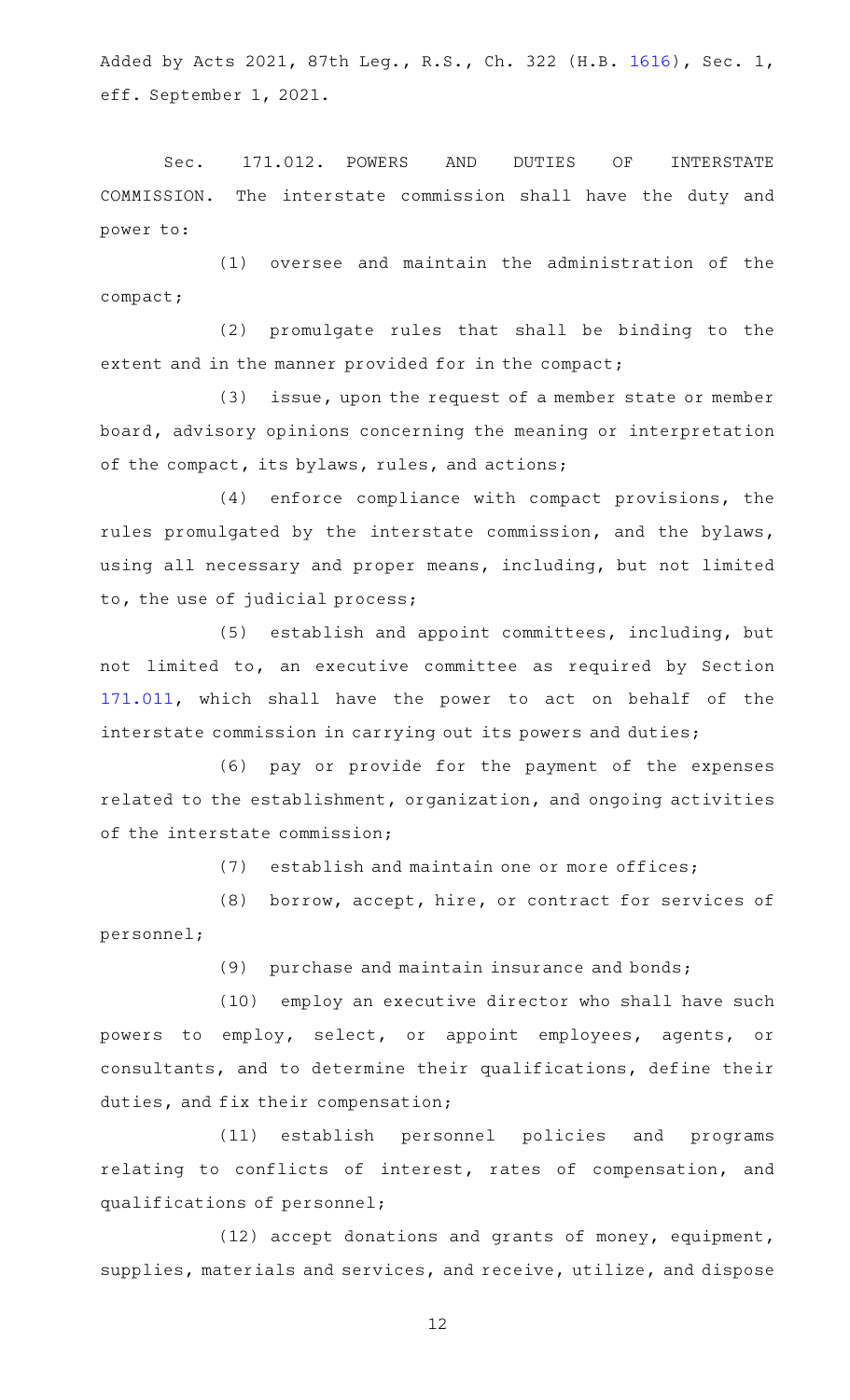of them in a manner consistent with the conflict-of-interest policies established by the interstate commission;

(13) lease, purchase, accept contributions or donations of, or otherwise own, hold, improve or use, any property, real, personal, or mixed;

(14) sell, convey, mortgage, pledge, lease, exchange, abandon, or otherwise dispose of any property, real, personal, or mixed;

 $(15)$  establish a budget and make expenditures;

(16) adopt a seal and bylaws governing the management and operation of the interstate commission;

(17) report annually to the legislatures and governors of the member states concerning the activities of the interstate commission during the preceding year, including reports of financial audits and any recommendations that may have been adopted by the interstate commission;

(18) coordinate education, training, and public awareness regarding the compact, its implementation, and its operation;

 $(19)$  maintain records in accordance with the bylaws;

(20) seek and obtain trademarks, copyrights, and patents; and

(21) perform such functions as may be necessary or appropriate to achieve the purposes of the compact. Added by Acts 2021, 87th Leg., R.S., Ch. 322 (H.B. [1616](http://www.legis.state.tx.us/tlodocs/87R/billtext/html/HB01616F.HTM)), Sec. 1, eff. September 1, 2021.

Sec. 171.013. FINANCE POWERS. (a) The interstate commission may levy on and collect an annual assessment from each member state to cover the cost of the operations and activities of the interstate commission and its staff. The total assessment must be sufficient to cover the annual budget approved each year for which revenue is not provided by other sources. The aggregate annual assessment amount shall be allocated based on a formula to be determined by the interstate commission, which shall promulgate a rule binding upon all member states.

(b) The interstate commission shall not incur obligations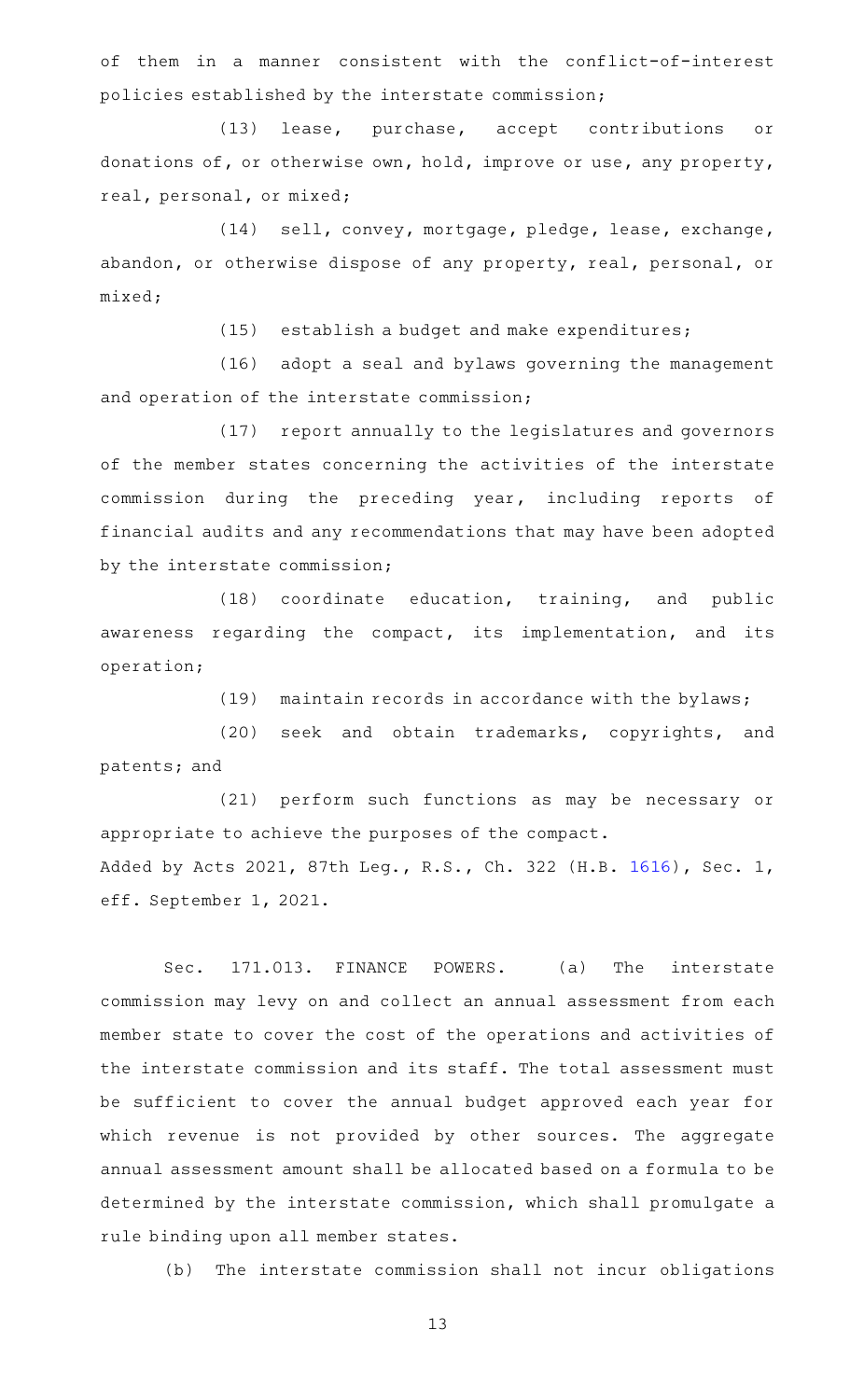of any kind before securing the funds adequate to meet the same.

(c) The interstate commission shall not pledge the credit of any of the member states, except by, and with the authority of, the member state.

(d) The interstate commission shall be subject to a yearly financial audit conducted by a certified or licensed public accountant and the report of the audit shall be included in the annual report of the interstate commission. Added by Acts 2021, 87th Leg., R.S., Ch. 322 (H.B. [1616](http://www.legis.state.tx.us/tlodocs/87R/billtext/html/HB01616F.HTM)), Sec. 1, eff. September 1, 2021.

Sec. 171.014. ORGANIZATION AND OPERATION OF INTERSTATE COMMISSION. (a) The interstate commission shall, by a majority of commissioners present and voting, adopt bylaws to govern its conduct as may be necessary or appropriate to carry out the purposes of the compact within 12 months of the first interstate commission meeting.

(b) The interstate commission shall elect or appoint annually from among its commissioners a chairperson, a vice chairperson, and a treasurer, each of whom shall have such authority and duties as may be specified in the bylaws. The chairperson, or in the chairperson 's absence or disability, the vice chairperson, shall preside at all meetings of the interstate commission.

(c) Officers selected in Subsection (b) shall serve without remuneration from the interstate commission.

(d) The officers and employees of the interstate commission shall be immune from suit and liability, either personally or in their official capacity, for a claim for damage to or loss of property or personal injury or other civil liability caused or arising out of, or relating to, an actual or alleged act, error, or omission that occurred, or that such person had a reasonable basis for believing occurred, within the scope of interstate commission employment, duties, or responsibilities. However, such person shall not be protected from suit or liability for damage, loss, injury, or liability caused by the intentional or wilful and wanton misconduct of such person.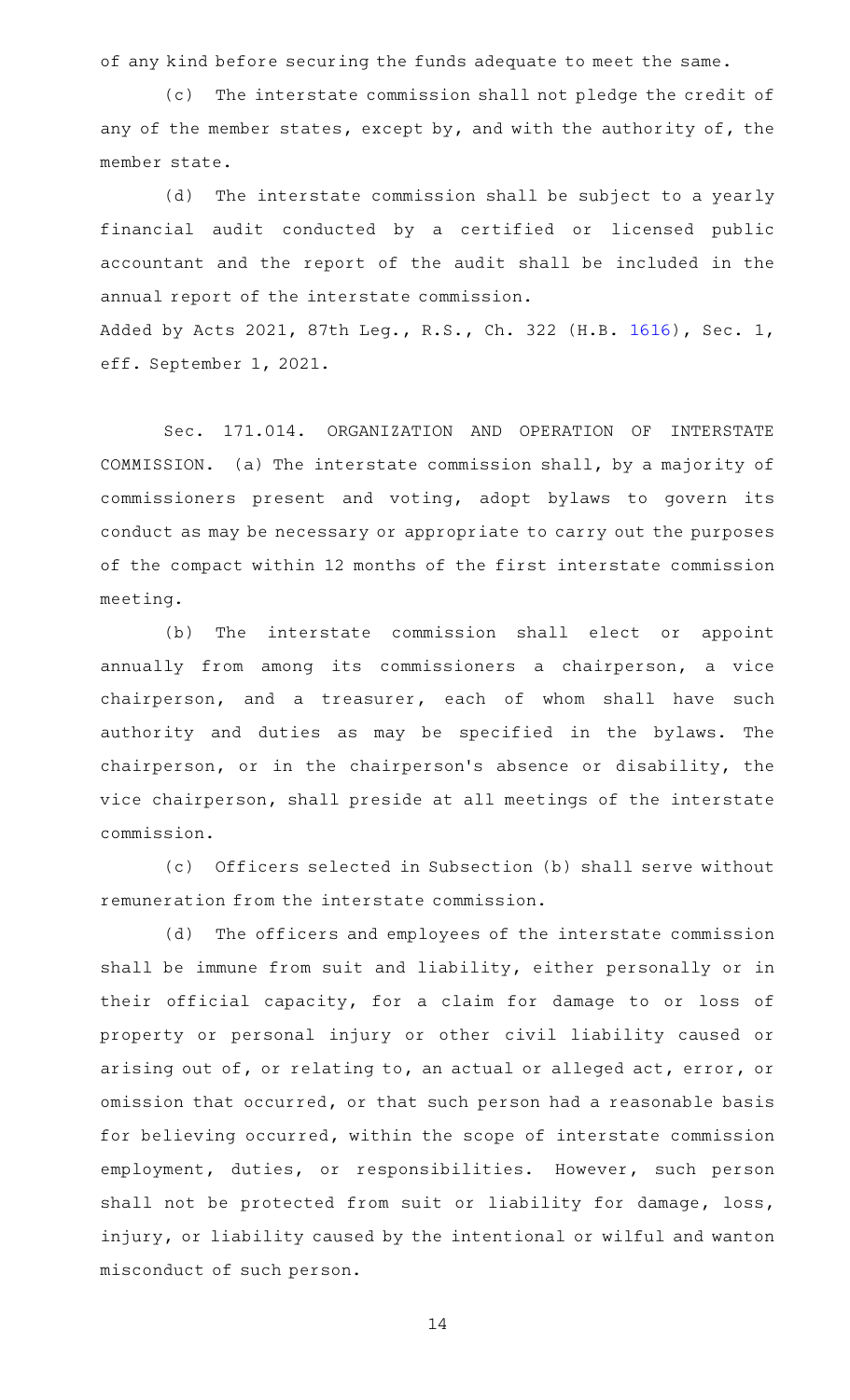(e) The liability of the executive director and employees of the interstate commission or representatives of the interstate commission, acting within the scope of such persons' employment or duties for acts, errors, or omissions occurring within such persons' state, may not exceed the limits of liability set forth under the constitution and laws of that state for state officials, employees, and agents. The interstate commission is considered to be an instrumentality of the states for the purposes of any such action. Nothing in this subsection shall be construed to protect such persons from suit or liability for damage, loss, injury, or liability caused by the intentional or wilful and wanton misconduct of such persons.

(f) The interstate commission shall defend the executive director and its employees, and subject to the approval of the attorney general or other appropriate legal counsel of the member state represented by an interstate commission representative, shall defend such interstate commission representative in any civil action seeking to impose liability arising out of an actual or alleged act, error, or omission that occurred within the scope of interstate commission employment, duties, or responsibilities, or that the defendant had a reasonable basis for believing occurred within the scope of interstate commission employment, duties, or responsibilities, provided that the actual or alleged act, error, or omission did not result from intentional or wilful and wanton misconduct on the part of such person.

(g) To the extent not covered by the state involved, the member state, or the interstate commission, the representatives or employees of the interstate commission shall be held harmless in the amount of a settlement or judgment, including attorney 's fees and costs, obtained against such persons arising out of an actual or alleged act, error, or omission that occurred within the scope of interstate commission employment, duties, or responsibilities, or that such persons had a reasonable basis for believing occurred within the scope of interstate commission employment, duties, or responsibilities, provided that the actual or alleged act, error, or omission did not result from intentional or wilful and wanton misconduct on the part of such persons.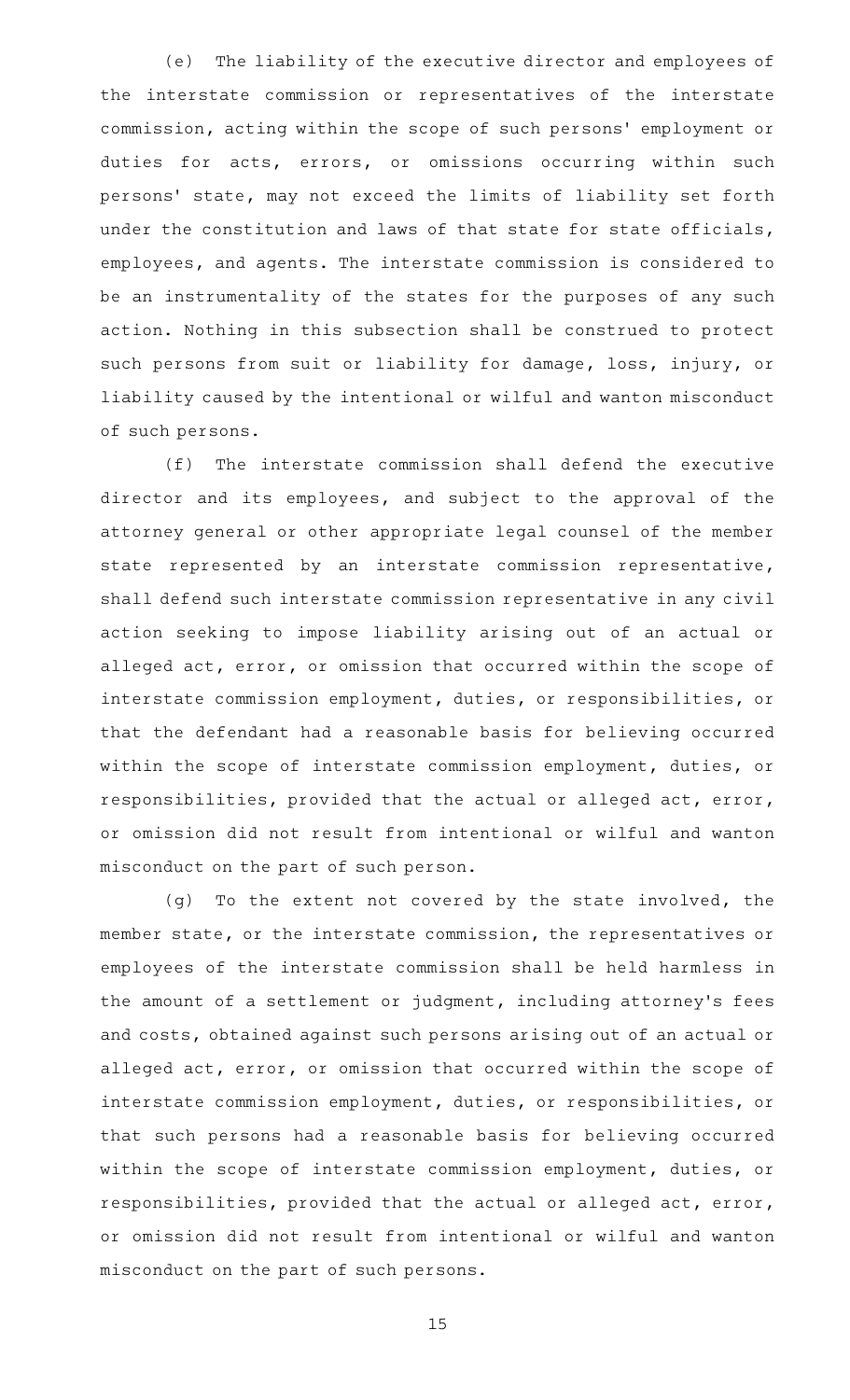Added by Acts 2021, 87th Leg., R.S., Ch. 322 (H.B. [1616](http://www.legis.state.tx.us/tlodocs/87R/billtext/html/HB01616F.HTM)), Sec. 1, eff. September 1, 2021.

Sec. 171.015. RULEMAKING FUNCTIONS OF INTERSTATE COMMISSION. (a) The interstate commission shall promulgate reasonable rules in order to effectively and efficiently achieve the purposes of the compact. Notwithstanding the foregoing, in the event the interstate commission exercises its rulemaking authority in a manner that is beyond the scope of the purposes of the compact, or the powers granted hereunder, then such an action by the interstate commission shall be invalid and have no force or effect.

(b) Rules considered appropriate for the operations of the interstate commission shall be made pursuant to a rulemaking process that substantially conforms to the Revised Model State Administrative Procedure Act of 2010, and subsequent amendments thereto.

(c) Not later than 30 days after a rule is promulgated, any person may file a petition for judicial review of the rule in the United States District Court for the District of Columbia or the federal district where the interstate commission has its principal offices, provided that the filing of such a petition shall not stay or otherwise prevent the rule from becoming effective unless the court finds that the petitioner has a substantial likelihood of success. The court shall give deference to the actions of the interstate commission consistent with applicable law and shall not find the rule to be unlawful if the rule represents a reasonable exercise of the authority granted to the interstate commission. Added by Acts 2021, 87th Leg., R.S., Ch. 322 (H.B. [1616](http://www.legis.state.tx.us/tlodocs/87R/billtext/html/HB01616F.HTM)), Sec. 1, eff. September 1, 2021.

Sec. 171.016. OVERSIGHT OF INTERSTATE COMPACT. (a) The executive, legislative, and judicial branches of state government in each member state shall enforce the compact and shall take all actions necessary and appropriate to effectuate the compact 's purposes and intent. The provisions of the compact and the rules promulgated hereunder shall have standing as statutory law but shall not override existing state authority to regulate the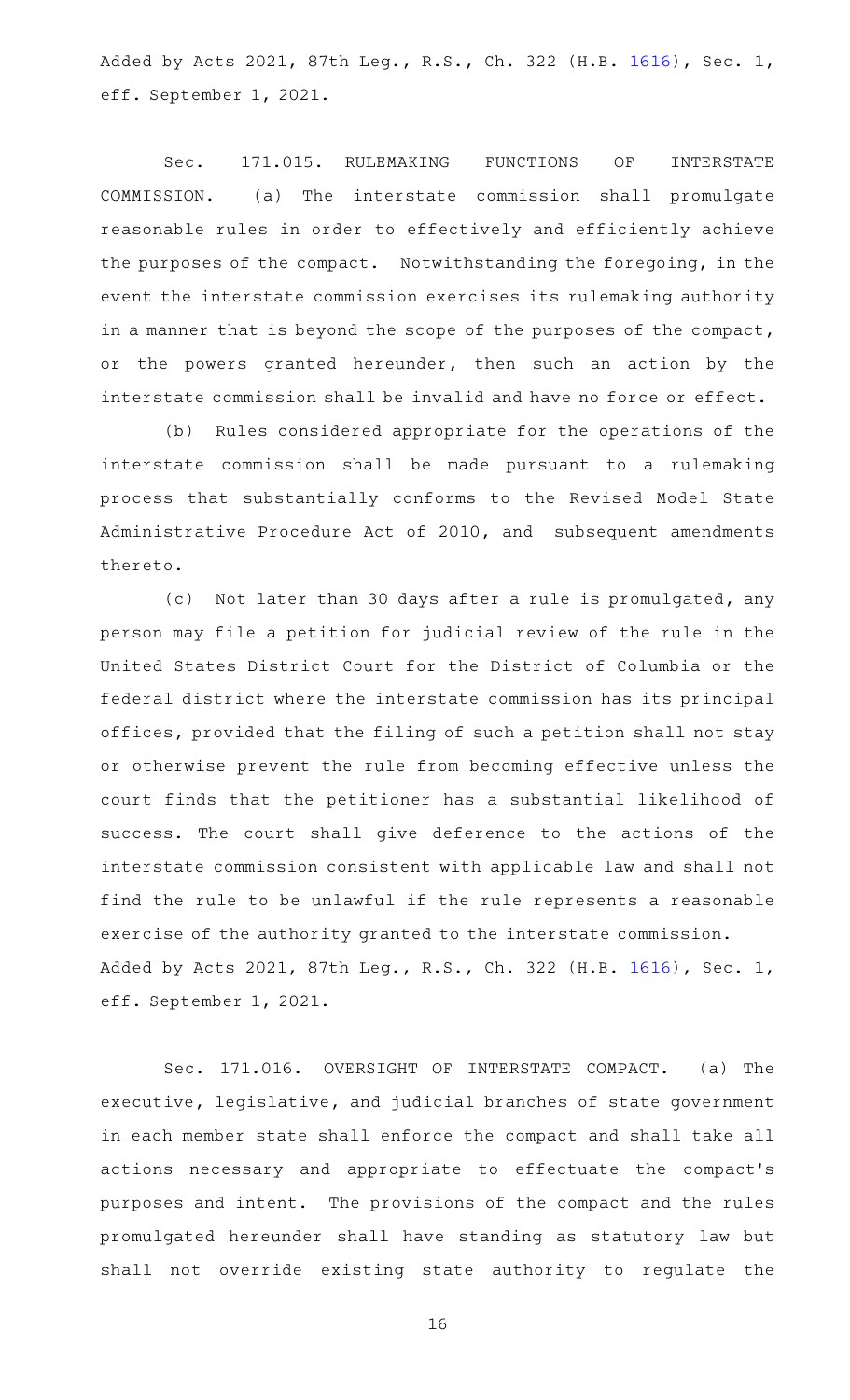practice of medicine.

(b) All courts shall take judicial notice of the compact and the rules in any judicial or administrative proceeding in a member state pertaining to the subject matter of the compact that may affect the powers, responsibilities, or actions of the interstate commission.

(c) The interstate commission shall be entitled to receive all service of process in any such proceeding, and shall have standing to intervene in the proceeding for all purposes. Failure to provide service of process to the interstate commission shall render a judgment or order void as to the interstate commission, the compact, or promulgated rules.

Added by Acts 2021, 87th Leg., R.S., Ch. 322 (H.B. [1616](http://www.legis.state.tx.us/tlodocs/87R/billtext/html/HB01616F.HTM)), Sec. 1, eff. September 1, 2021.

Sec. 171.017. ENFORCEMENT OF INTERSTATE COMPACT. (a) The interstate commission, in the reasonable exercise of its discretion, shall enforce the provisions and rules of the compact.

 $(b)$  The interstate commission may, by majority vote of the commissioners, initiate legal action in the United States District Court for the District of Columbia, or, at the discretion of the interstate commission, in the federal district where the interstate commission has its principal offices, to enforce compliance with the provisions of the compact, and its promulgated rules and bylaws, against a member state in default. The relief sought may include both injunctive relief and damages. In the event judicial enforcement is necessary, the prevailing party shall be awarded all costs of such litigation including reasonable attorney 's fees.

(c) The remedies herein shall not be the exclusive remedies of the interstate commission. The interstate commission may avail itself of any other remedies available under state law or the regulation of a profession.

Added by Acts 2021, 87th Leg., R.S., Ch. 322 (H.B. [1616](http://www.legis.state.tx.us/tlodocs/87R/billtext/html/HB01616F.HTM)), Sec. 1, eff. September 1, 2021.

Sec. 171.018. DEFAULT PROCEDURES. (a) The grounds for default include, but are not limited to, failure of a member state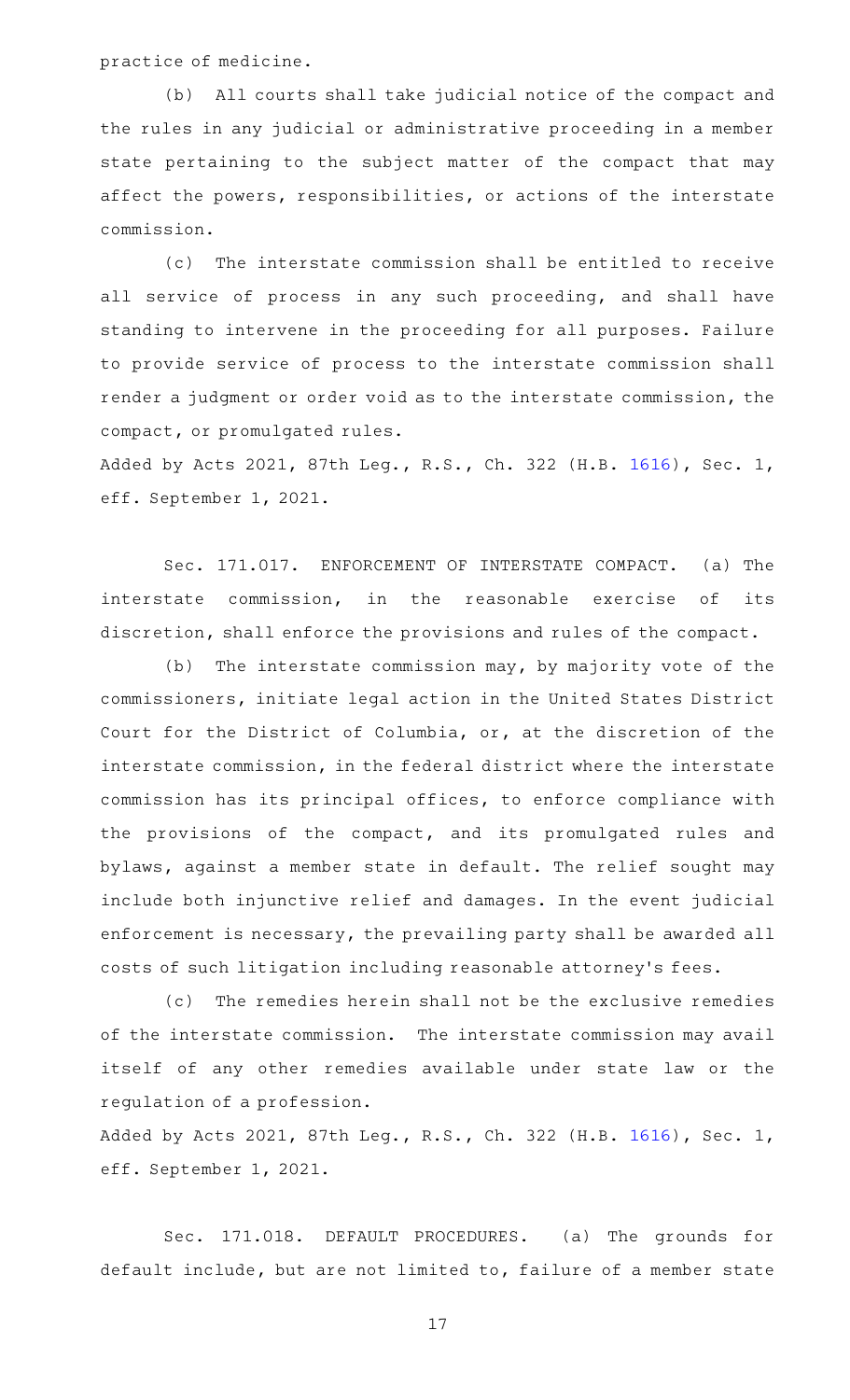to perform such obligations or responsibilities imposed upon it by the compact, or the rules and bylaws of the interstate commission promulgated under the compact.

(b) If the interstate commission determines that a member state has defaulted in the performance of its obligations or responsibilities under the compact, or the bylaws or promulgated rules, the interstate commission shall provide:

(1) written notice to the defaulting state and other member states of the nature of the default, the means of curing the default, and any action taken by the interstate commission and in which the interstate commission specifies the conditions by which the defaulting state must cure its default; and

(2) remedial training and specific technical assistance regarding the default.

(c) If the defaulting state fails to cure the default, the defaulting state shall be terminated from the compact upon an affirmative vote of a majority of the commissioners and all rights, privileges, and benefits conferred by the compact shall terminate on the effective date of termination. A cure of the default does not relieve the offending state of obligations or liabilities incurred during the period of the default.

(d) Termination of membership in the compact shall be imposed only after all other means of securing compliance have been exhausted. Notice of intent to terminate shall be given by the interstate commission to the governor, the majority and minority leaders of the defaulting state 's legislature, and each of the member states.

(e) The interstate commission shall establish rules and procedures to address licenses and physicians that are materially impacted by the termination of a member state, or the withdrawal of a member state.

(f) The member state that has been terminated is responsible for all dues, obligations, and liabilities incurred through the effective date of termination, including obligations, the performance of which extends beyond the effective date of termination.

(g) The interstate commission shall not bear any costs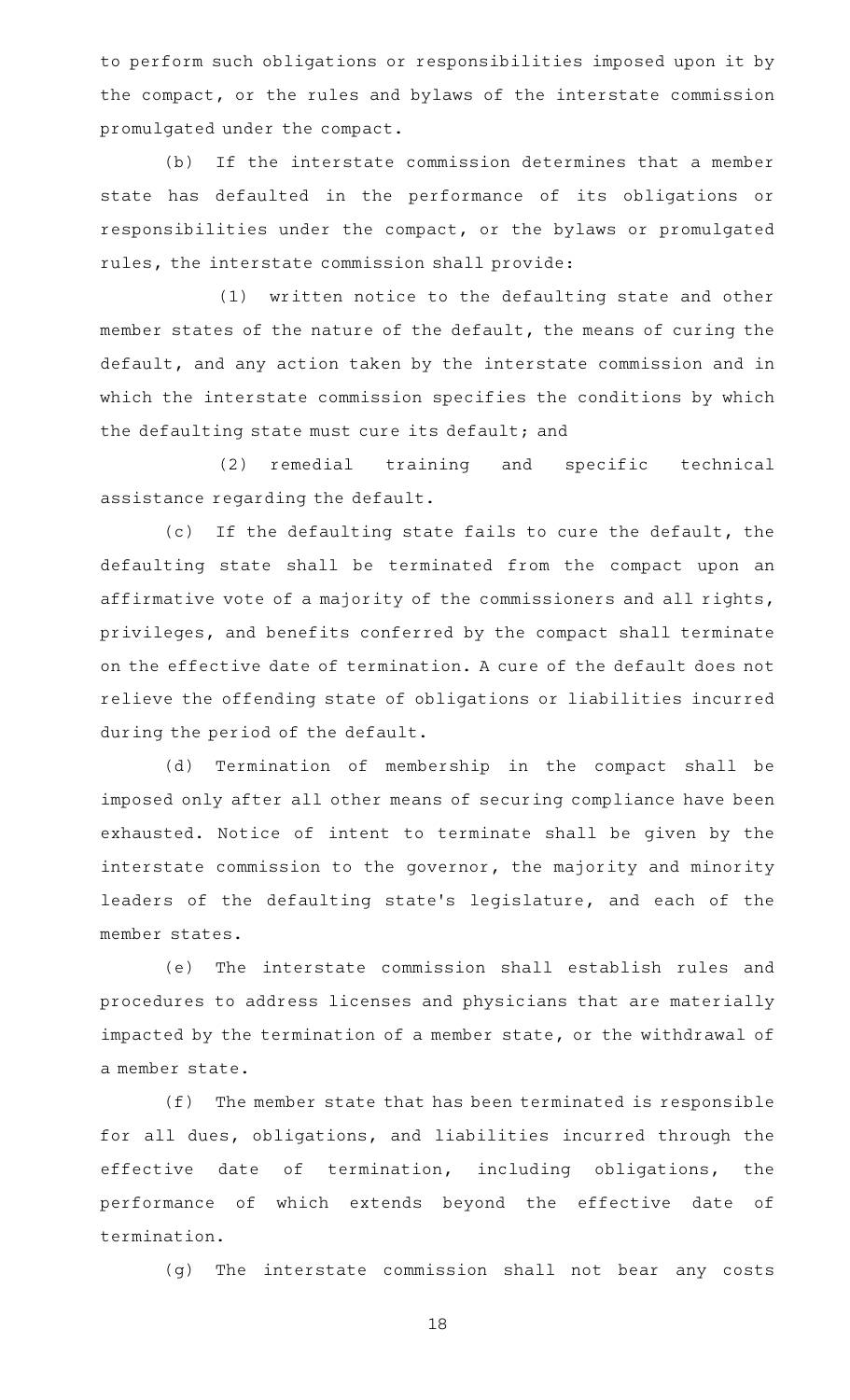relating to any state has been found to be in default or that has been terminated from the compact, unless otherwise mutually agreed upon in writing between the interstate commission and the defaulting state.

(h) The defaulting state may appeal the action of the interstate commission by petitioning the United States District Court for the District of Columbia or the federal district where the interstate commission has its principal offices. The prevailing party shall be awarded all costs of such litigation, including reasonable attorney 's fees.

Added by Acts 2021, 87th Leg., R.S., Ch. 322 (H.B. [1616](http://www.legis.state.tx.us/tlodocs/87R/billtext/html/HB01616F.HTM)), Sec. 1, eff. September 1, 2021.

Sec. 171.019. DISPUTE RESOLUTION. (a) The interstate commission shall attempt, upon the request of a member state, to resolve disputes which are subject to the compact and that may arise among member states or member boards.

(b) The interstate commission shall promulgate rules providing for both mediation and binding dispute resolution as appropriate.

Added by Acts 2021, 87th Leg., R.S., Ch. 322 (H.B. [1616](http://www.legis.state.tx.us/tlodocs/87R/billtext/html/HB01616F.HTM)), Sec. 1, eff. September 1, 2021.

Sec. 171.020. MEMBER STATES, EFFECTIVE DATE AND AMENDMENT. (a) Any state is eligible to become a member state of the compact.

(b) The compact shall become effective and binding upon legislative enactment of the compact into law by no less than seven states. Thereafter, it shall become effective and binding on a state upon enactment of the compact into law by that state.

(c) The governors of nonmember states, or their designees, shall be invited to participate in the activities of the interstate commission on a nonvoting basis before adoption of the compact by all states.

(d) The interstate commission may propose amendments to the compact for enactment by the member states. No amendment shall become effective and binding upon the interstate commission and the member states unless and until it is enacted into law by unanimous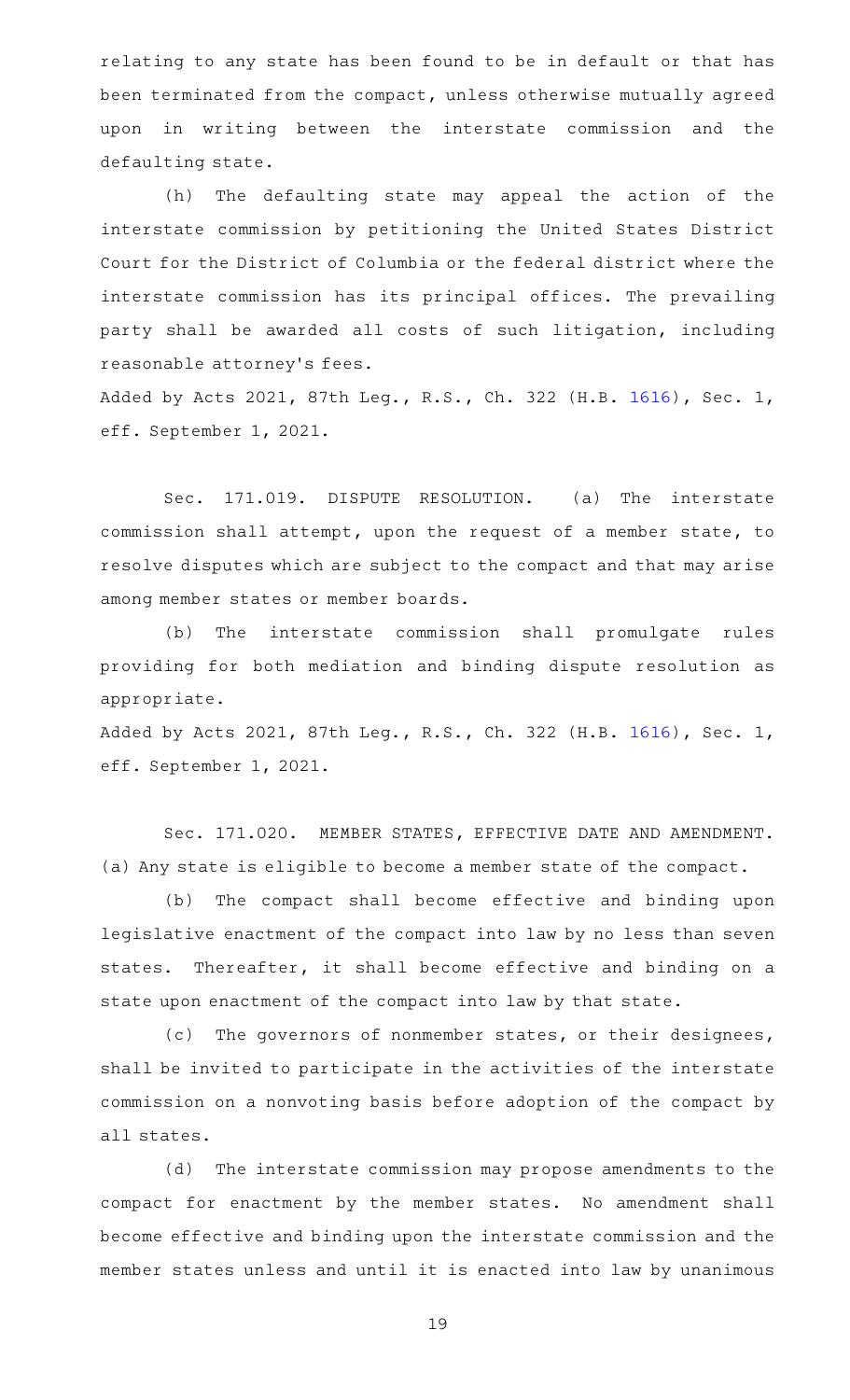consent of the member states.

Added by Acts 2021, 87th Leg., R.S., Ch. 322 (H.B. [1616](http://www.legis.state.tx.us/tlodocs/87R/billtext/html/HB01616F.HTM)), Sec. 1, eff. September 1, 2021.

Sec. 171.021. WITHDRAWAL. (a) Once effective, the compact shall continue in force and remain binding upon each and every member state. A member state may withdraw from the compact by specifically repealing the statute that enacted the compact into law.

(b) Withdrawal from the compact shall be by the enactment of a statute repealing the same, but shall not take effect until one year after the effective date of such statute and until written notice of the withdrawal has been given by the withdrawing state to the governor of each other member state.

(c) The withdrawing state shall immediately notify the chairperson of the interstate commission in writing upon the introduction of legislation repealing the compact in the withdrawing state.

(d) The interstate commission shall notify the other member states of the withdrawing state 's intent to withdraw within 60 days of its receipt of notice provided under Subsection (c).

(e) The withdrawing state is responsible for all dues, obligations, and liabilities incurred through the effective date of withdrawal, including obligations, the performance of which extend beyond the effective date of withdrawal.

(f) Reinstatement following withdrawal of a member state shall occur upon the withdrawing state reenacting the compact or upon such later date as determined by the interstate commission.

(g) The interstate commission is authorized to develop rules to address the impact of the withdrawal of a member state on licenses granted in other member states to physicians who designated the withdrawing member state as the state of principal license.

Added by Acts 2021, 87th Leg., R.S., Ch. 322 (H.B. [1616](http://www.legis.state.tx.us/tlodocs/87R/billtext/html/HB01616F.HTM)), Sec. 1, eff. September 1, 2021.

Sec. 171.022. DISSOLUTION. (a) The compact shall dissolve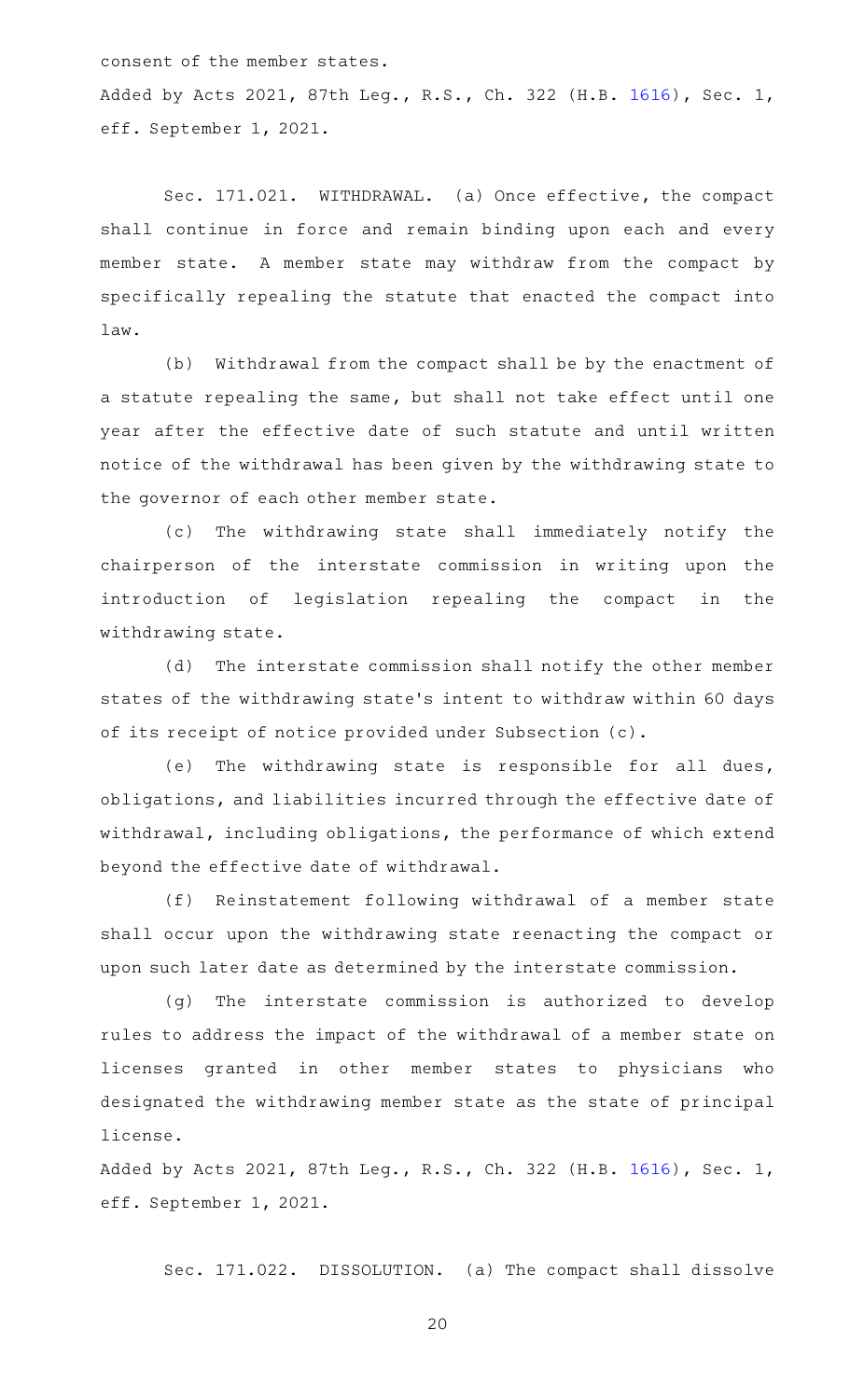effective upon the date of the withdrawal or default of the member state that reduces the membership in the compact to one member state.

 $(b)$  Upon the dissolution of the compact, the compact becomes null and void and shall be of no further force or effect, and the business and affairs of the interstate commission shall be concluded and surplus funds shall be distributed in accordance with the bylaws.

Added by Acts 2021, 87th Leg., R.S., Ch. 322 (H.B. [1616](http://www.legis.state.tx.us/tlodocs/87R/billtext/html/HB01616F.HTM)), Sec. 1, eff. September 1, 2021.

Sec. 171.023. SEVERABILITY AND CONSTRUCTION. (a) The provisions of the compact shall be severable, and if any phrase, clause, sentence, or provision is considered unenforceable, the remaining provisions of the compact shall be enforceable.

(b) The provisions of the compact shall be liberally construed to effectuate its purposes.

(c) Nothing in the compact shall be construed to prohibit the applicability of other interstate compacts to which the states are members.

Added by Acts 2021, 87th Leg., R.S., Ch. 322 (H.B. [1616](http://www.legis.state.tx.us/tlodocs/87R/billtext/html/HB01616F.HTM)), Sec. 1, eff. September 1, 2021.

Sec. 171.024. BINDING EFFECT OF COMPACT AND OTHER LAWS. (a) Nothing herein prevents the enforcement of any other law of a member state that is not inconsistent with the compact.

(b) All laws in a member state in conflict with the compact are superseded to the extent of the conflict.

(c) All lawful actions of the interstate commission, including all rules and bylaws promulgated by the commission, are binding upon the member states.

(d) All agreements between the interstate commission and the member states are binding in accordance with their terms.

(e) In the event any provision of the compact exceeds the constitutional limits imposed on the legislature of any member state, such provision shall be ineffective to the extent of the conflict with the constitutional provision in question in that